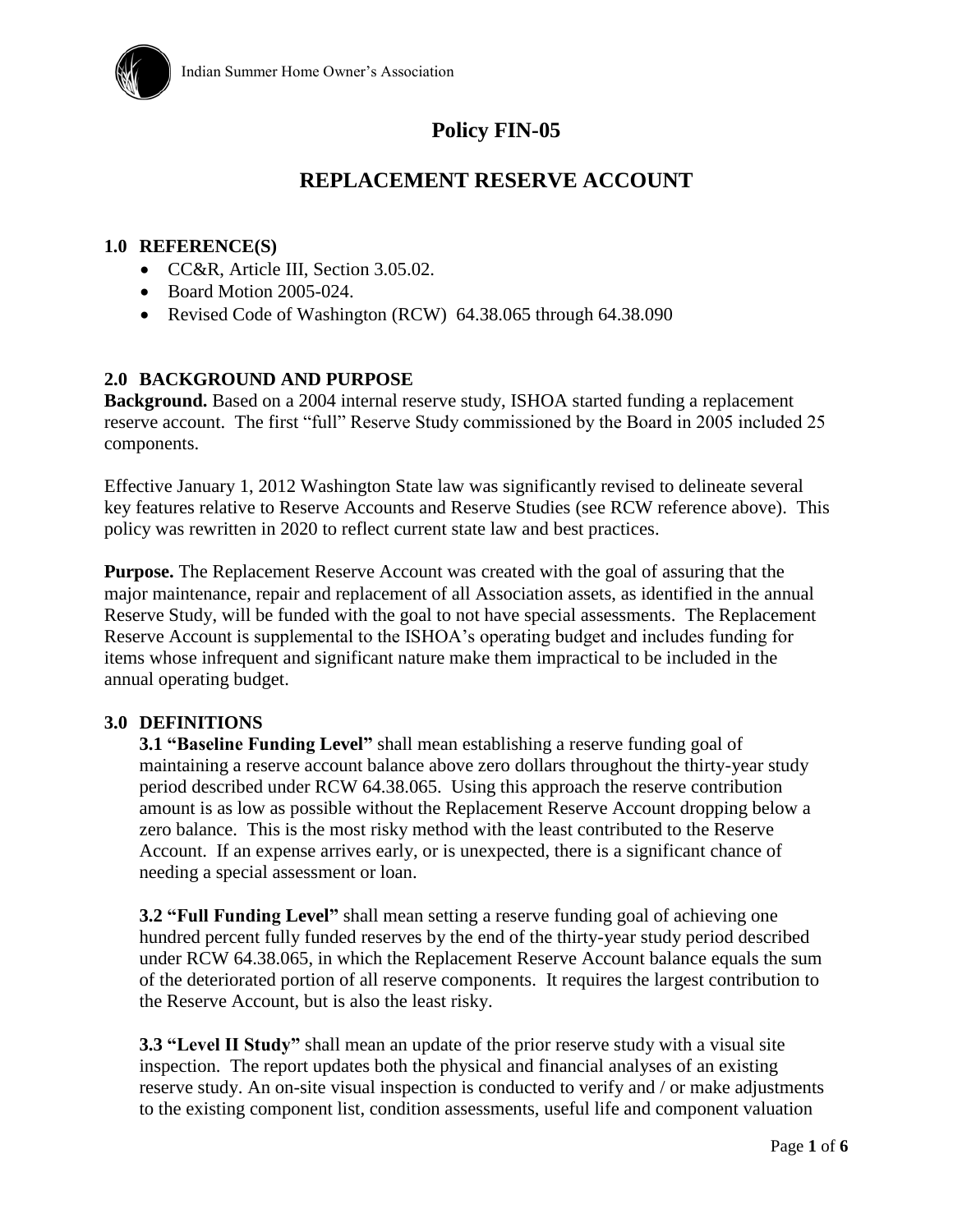estimates.

**3.4 "Level III Study"** shall mean an update of the prior reserve study without a visual site inspection. The report updates only the financial analysis of an existing reserve study. A Level III Study is recommended to review, adjust, and verify that the existing funding plan is accurate and suitable for current economic conditions.

**3.5 "Remaining Useful Life"** shall mean the estimated time, in years, that a reserve component can be expected to continue to serve its intended function.

**3.6 "Useful Life"** shall mean the estimated time, in years, that a reserve component can be expected to serve its intended function if properly constructed in its present application or installation.

### **4.0 POLICY**

- **4.1** The Board will annually authorize preparation of a reserve study with the assistance of a reserve study professional. A "Level II Study" will be performed every three (3) years. A "Level III Study" will be performed in other years. The most recent "Level II Study" was prepared in 2019 for use in 2020.
	- 4.1.1 The Board, in collaboration with the Treasurer and Finance Committee, will review and agree on key assumptions utilized in the reserve study.
	- 4.1.2 The Board, in collaboration with the Treasurer and Finance Committee, will provide input on new components to be added to the reserve study based on expenditures approved since the preceding study.
	- 4.1.3 The Board, in collaboration with the Treasurer and Finance Committee, will review and approve the final version of the annual reserve study.
- **4.2** In addition to funding operating expenses, the Annual Budget for ISHOA will provide funding for the Replacement Reserve Account at the "Full Funding Level" as specified in the latest approved reserve study.
	- 4.2.1 Since the monthly dues payments by residents include the Replacement Reserve Account funding, a monthly cash transfer in the amount of  $1/12<sup>th</sup>$  of the annual amount will occur between the Operations checking account and the Replacement Reserve money market account.
	- 4.2.2 In extraordinary circumstances the Board may authorize a temporary funding reduction to the "Baseline Funding Level".
- **4.3** Expenditures funded by the Replacement Reserve Account shall be made in accordance with **Addendum A: Guidelines for Reserve Account Expenditures.**
- **4.4** The decision to pay for maintenance and repair from either the Operations Budget or the Replacement Reserve Account oftentimes becomes a matter of judgment. The decision to fund an activity through the Reserve Account will in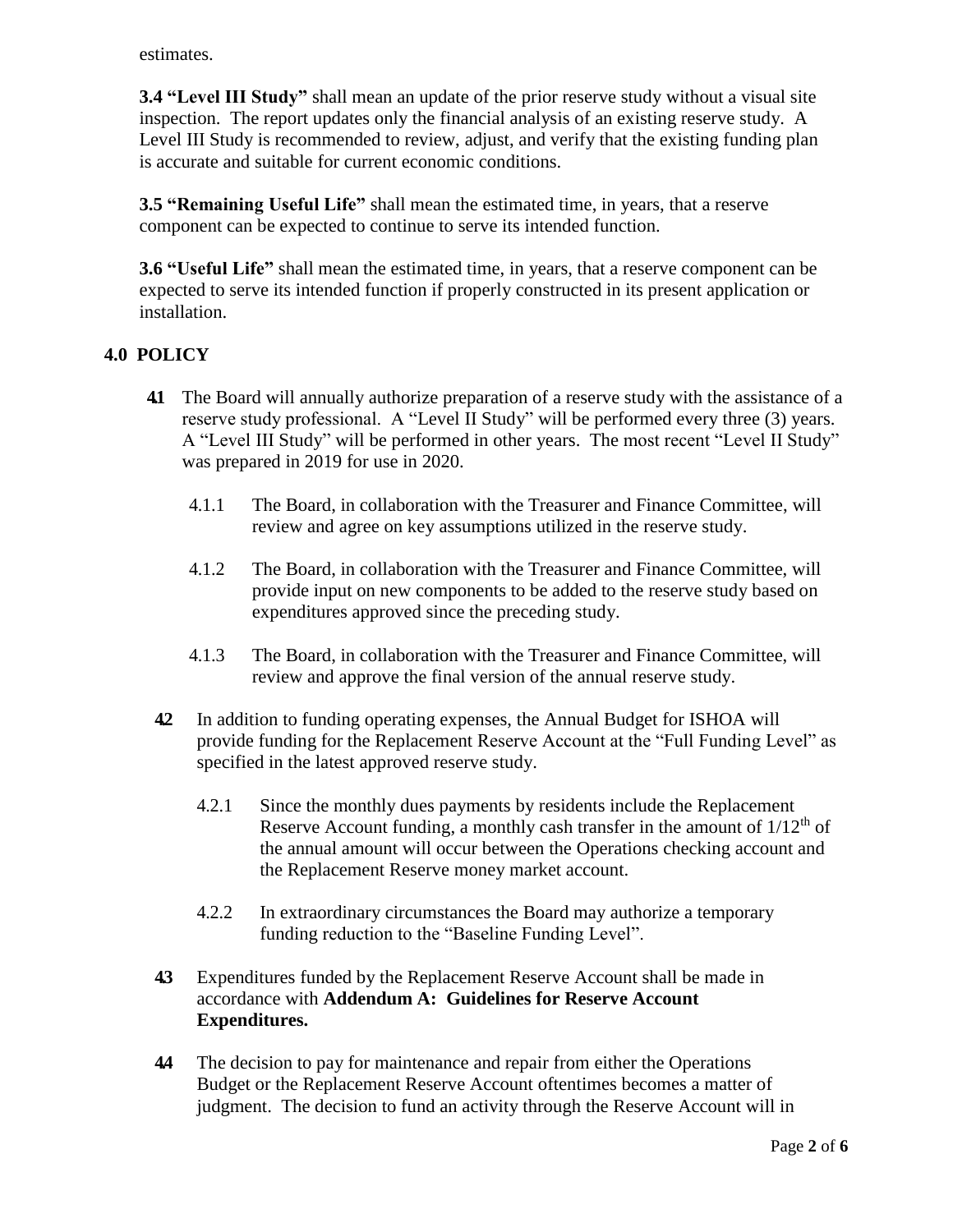all instances be made by the Board or its delegated officers prior to commencing the project or activity.

- 4.4.1 Proposed reserve projects or activities that are included and approved as part of the annual budget process receive the authorization of the Board to proceed upon ratification of the annual budget.
- 4.4.2 Any proposed reserve project or activity that was not included in the annual budget process must be reviewed and approved by the Board before it can commence.
- 4.4.3 In cases of great urgency, reserve funded activities can be authorized through joint agreement of the Board President and the Treasurer.
- 4.4.4 In all instances, the Board must authorize the transfer of funds from the Replacement Reserve Account to pay the final expenses incurred by each project or activity.
- **4.5** As provided in Policy FIN-07 Reserve Account Investment, the Board will engage a Professional Investment Manager. Transfers to or from the account with the Professional Investment Manager shall only occur after said transfers are approved by the Board.
	- 4.5.1 Effective with the 2021 budget process, the Board, in collaboration with the Treasurer and Finance Committee, shall prepare and specifically approve a one-year Cash Flow Plan related to the Replacement Reserve Account. The Cash Flow Plan will specify the timing of approved withdrawals for Reserve projects or activities funded by the Replacement Reserve Account, as well as the timing for investment of any excess funds.
	- 4.5.2 To assist the Professional Investment Manager with long-term portfolio management, the Treasurer should annually provide longer term cash flow information as derived from the Reserve Study's 30 year expenditure plan, the most recently approved ISHOA budget and any board-approved long range plans.
	- 4.5.3 Additional transfers, not specifically included in the approved Cash Flow Plan, shall be separately reviewed and approved by the Board prior to the transfer to or from the Replacement Reserve Account.
	- 4.5.4 All transfers will occur via electronic means with the signatures of two (2) Board Officers required on any documentation.
- **4.6** Investment income derived from the Reserve Account shall only be allocated to the Replacement Reserves, not to operations.
- **4.7** While not encouraged, RCW 64.38.075 provides that an association may withdraw funds from its reserve account to pay for unforeseen or unbudgeted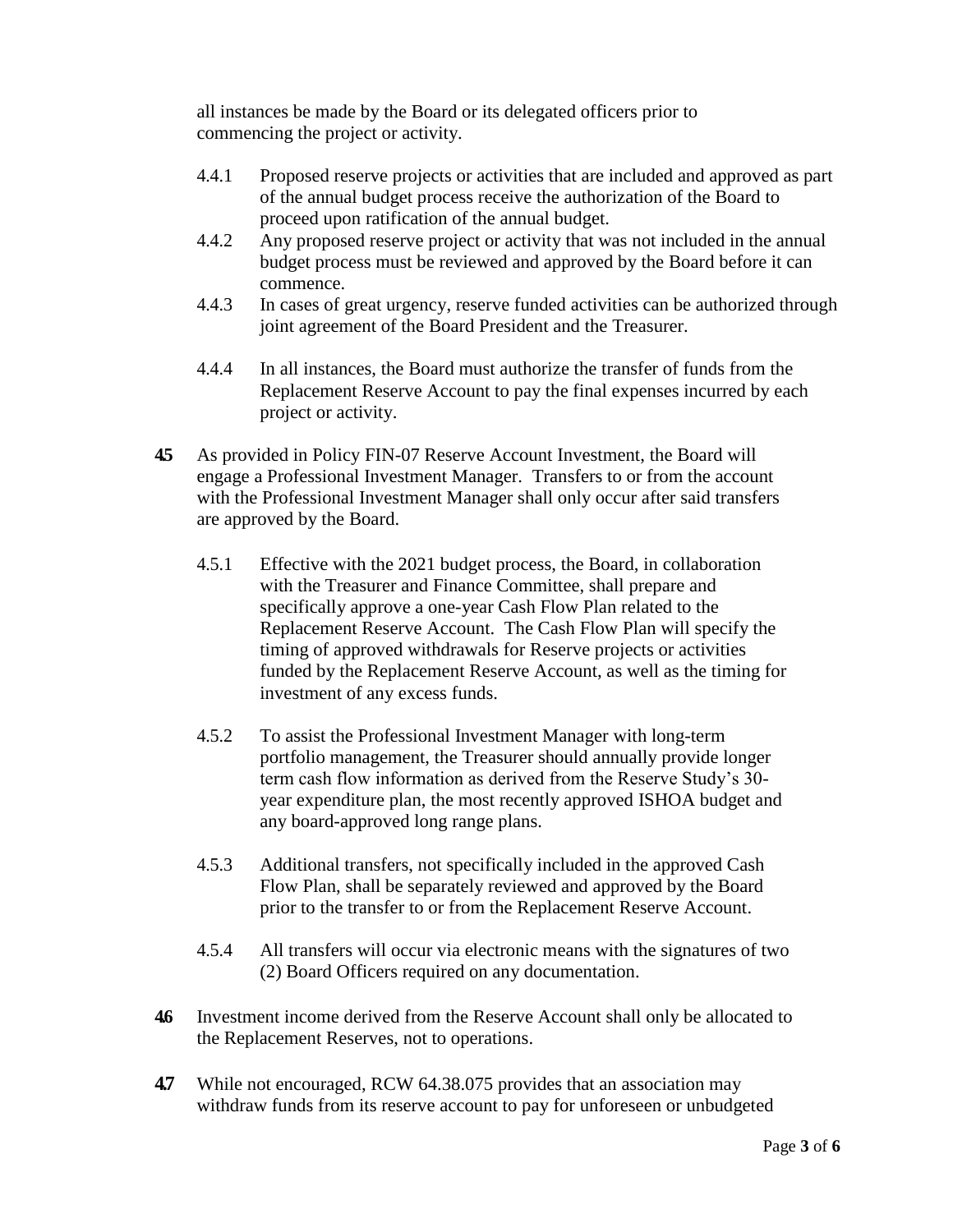costs that are unrelated to maintenance, repair or replacement of reserve components. In such cases, the Board shall record any such withdrawal the Board approves in the minute books, cause notice of such withdrawal to be sent prepaid by first-class U.S. mail to the designated mailing address of each owner and adopt a repayment schedule not to exceed twenty-four (24) months.

#### **5.0 RESPONSIBILITY FOR POLICY**

The Board, in collaboration with the Treasurer and Finance Committee, is responsible for enforcing, maintaining and keeping this policy current and to obtain Board approval of changes, as necessary.

#### **6.0 EFFECTIVE DATE AND RECORD OF AMENDMENTS**

**05/19/2005**, Original Policy 2005-010, per Board Motion 2005-024. **03/19/2015**, Reformatted and renumbered policy to FIN-05 (per new policy ADM-01, Policy Numbering and Format), Board Motion 2015-011. **08/19/19,** Amended Policy by Board Motion 2019-039, Clarified Reserve Study purpose, Effective

September 16, 2019. **10/19/20,** Amended Policy by Board Motion 2020-075; incorporating language regarding responsibilities of the Finance Committee.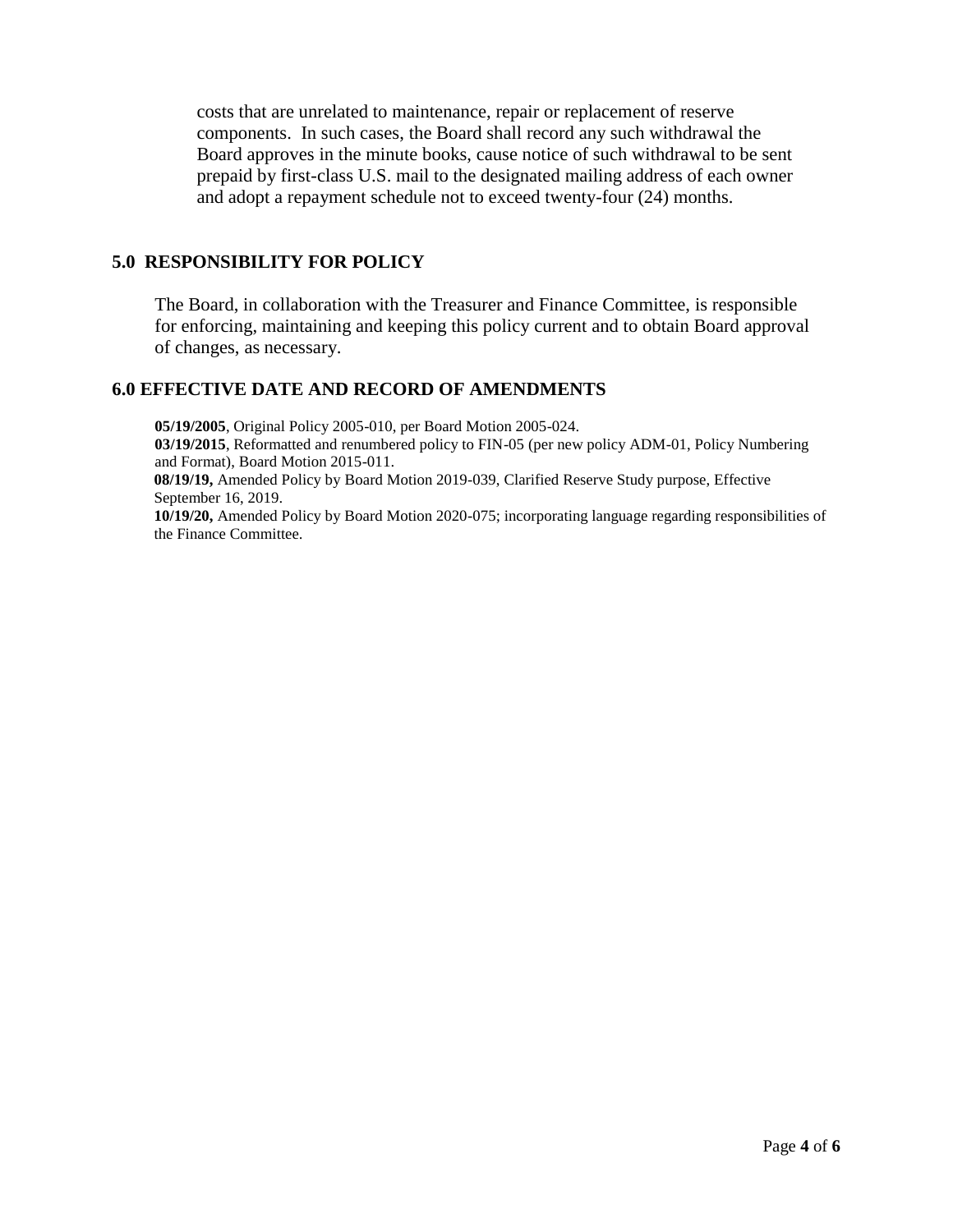## **Addendum A: Guidelines for Reserve Account Expenditures**

RCW 64.38.065 encourages homeowner associations to establish a Reserve Account with a financial institution to fund major maintenance, repair, and replacement of common elements owned by the association. The Reserve Account is supplemental to the association's operating and maintenance budget; and it is funded in accordance with the projections generated through a reserve study that estimates the anticipated major maintenance, repair, and replacement costs of the HOA's reserve components over a 30-year period. Per RCW 64.38.010, a "reserve component" means a common element whose cost of maintenance, repair, or replacement is infrequent, significant, and impractical to include in an annual budget.

As specified under State law, the Reserve Account is established for the purpose of funding major maintenance, repair, and replacement of reserve components (HOA assets). The Reserve Account cannot be used to acquire new assets or to replace assets without regard to their remaining useful life; additionally it is not intended to be used to pay for repairs or maintenance that are a routine in nature and can be reasonably estimated and paid as part of the annual Operations Budget.

It is important to remember that the Reserve Study is a planning tool. Just because the Reserve Study indicates that a specific component's useful life will expire in the coming year doesn't mean that the component is automatically replaced. The Board should carefully assess the condition of each component before authorizing its replacement when the remaining useful life is zero.

Maintenance and repair of the HOA's assets are activities whose costs are recognized as appropriate in both the annual Operations Budget and the Reserve Account. The purpose of the Operations Budget is to pay the Association's day-to-day expenses that arise throughout the year. There are many general maintenance and repair costs that can be considered routine, ordinary, and/or fairly predictable and reasonably similar in cost from year to year. These costs belong in the annual Operations Budget.

The Reserve Account, on the other hand, is intended to be accessed for maintenance and repairs that are infrequent, often unpredictable, and of significant cost beyond amounts normally planned in the Operations Budget. Such expenses would normally be impractical to be included in an annual budget because of their magnitude and/or fluctuating occurrence. In addition to repairs and maintenance, the cost to replace an asset can be charged wholly to the Reserve Account when an asset has reached the end of its estimated remaining useful life (RUL) or when it has been determined that it is more cost effective to replace rather than repair such an asset.

#### Operations/Maintenance Budget:

.

 All costs of the Association that are not specifically approved to be charged to the Reserve Account, i.e., any cost not directly related to major maintenance, repair or replacement of an HOA asset identified as a reserve component.